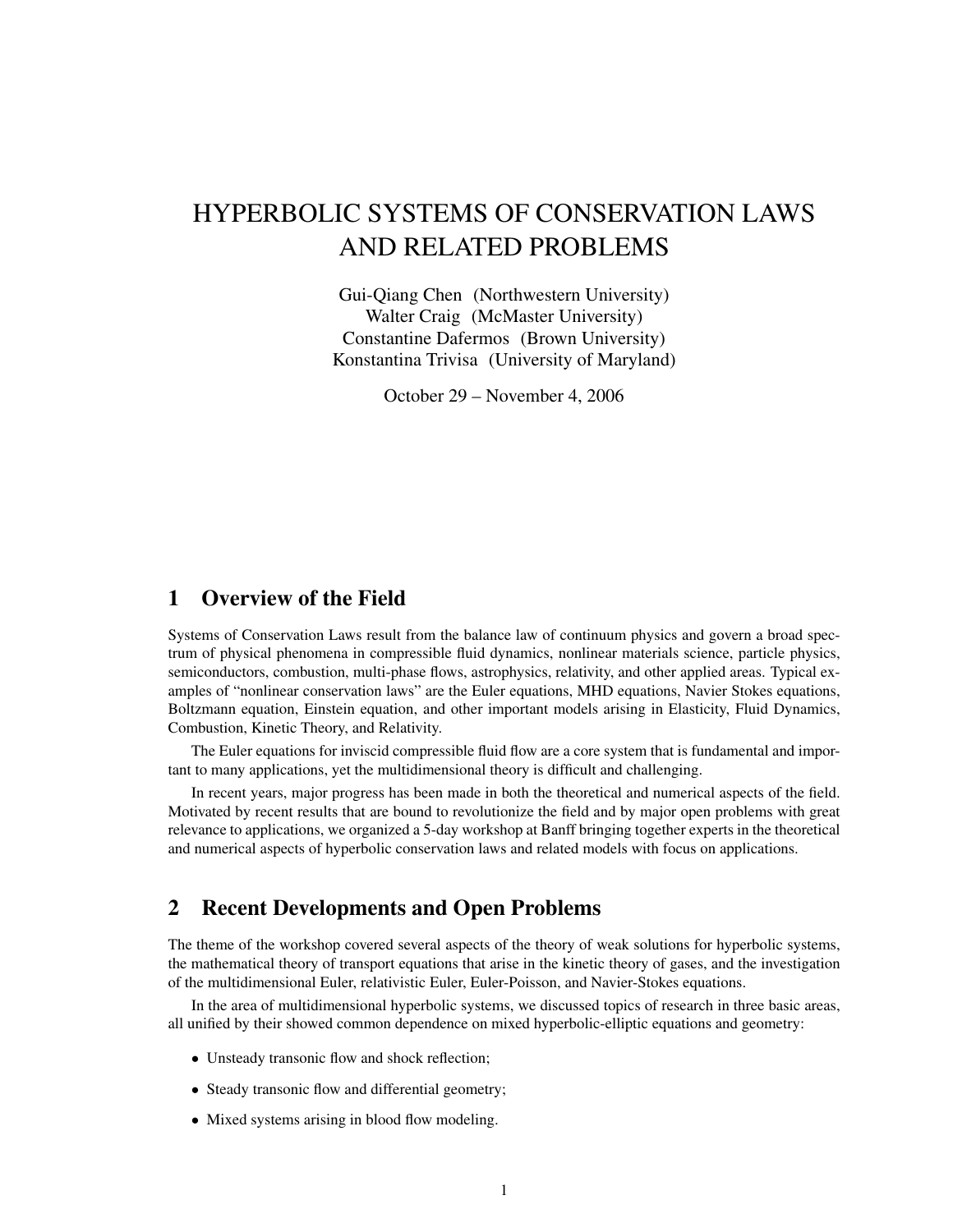This research is related to problems in two or more space dimensions. We feel that the subject of conservation laws in one space dimension is relatively well developed. It is the multidimensional area, especially for the nonlinear conservation laws of mixed hyperbolic-elliptic type, where major effort is needed.

In the area of Navier-Stokes equations in several space dimensions, existing results and major open problems were discussed on questions of existence and regularity of solutions. Further presentations on models of compressible fluids were given with focus on applications.

### 3 Presentation Highlights

In this section we present a description of the keynote lectures of the meeting. The main themes of the *keynote* lectures are:

- *"Navier-Stokes equations for compressible fluids: Existence Results"* by David Hoff;
- *" Vanishing viscosity method for transonic flow"* by Marshall Slemrod;
- *"Existence and regularity of solutions to shock reflection problems"* by Mikhail Feldman;
- *"Thin film equation for the flow of a thin layer of fluid down an inclined plane Overcompressible waves"* by Michael Shearer.

More details for the keynote lectures are the following:

### 3.1 A Survey of Existence Results for the Navier-Stokes Equations of Compressible Fluid Flow

We give a survey of results on the existence of solutions of the Navier-Stokes equations of multidimensional, compressible fluid flow. These equations model the conservation of mass and the balance of momentum and energy in terms of density, velocity, and temperature, which are the unknown functions of space and time. See Batchelor [1] for a derivation of these equations and for a discussion of the underlying physics.

We describe three categories of solutions. In the first group are the *small-smooth* solutions of Matsumura– Nishida in [12, 13]. These solutions are obtained by linearizing the equations, absorbing the linearization errors in Duhamel integrals, and iterating. By applying asymptotic decay rates associated to the linearized solution operator, one can then obtain convergence of the iterates in global time under the assumption that the initial data is small in a norm which dominates derivatives. The difficult part of the analysis is obtaining the decay rates, because there is no parabolic dissipation in the mass equation. This approach of Matsumura and Nishida has been optimized by Danchin [2, 3] for the constant coefficient case, who replaces the Sobolev space  $H<sup>3</sup>$  occurring in the Matsumura-Nishida theory with certain Besov spaces of continuous functions. These spaces have more appropriate scaling properties, and, remarkably, are nearly algebras. Small-smooth solutions by their very nature do not exhibit nonlinear effects, however, and tell us rather little about fluid flow.

At the opposite end of the spectrum are the very general weak solutions introduced by Lions, which are proved to exist for large, *energy-class* initial data (data with finite initial energy and nonnegative density) for the barotropic case in which the pressure is a power of density strictly greater than one (ideal gases are therefore excluded). Lions's results have been extended recently by Feireisl to the full nonbarotropic system with nonconstant viscosity and heat-conduction coefficients. See the treatises of Lions [11] and Feireisl [4], the references therein, and the currently most complete result in Feireisl [5]. The key breakthrough here is a quite deep analysis showing that sequences of approximate solutions, for which the only uniform estimates are the (physical) energy and entropy estimates, have *strongly* converging subsequences. The underlying analysis here is truly impressive and the class of initial data is surely close to optimal. On the other hand, solutions in this large-weak class possess so little regularity that analysis of their detailed qualitative properties seems very difficult. Moreover, these solutions are not unique, do not depend continuously on initial data, and in many cases are unphysical. Additionally, it is unknown whether these solutions obey the correct energy conservation principle, and in the nonbarotropic case the energy equation holds only in a very weak sense (again,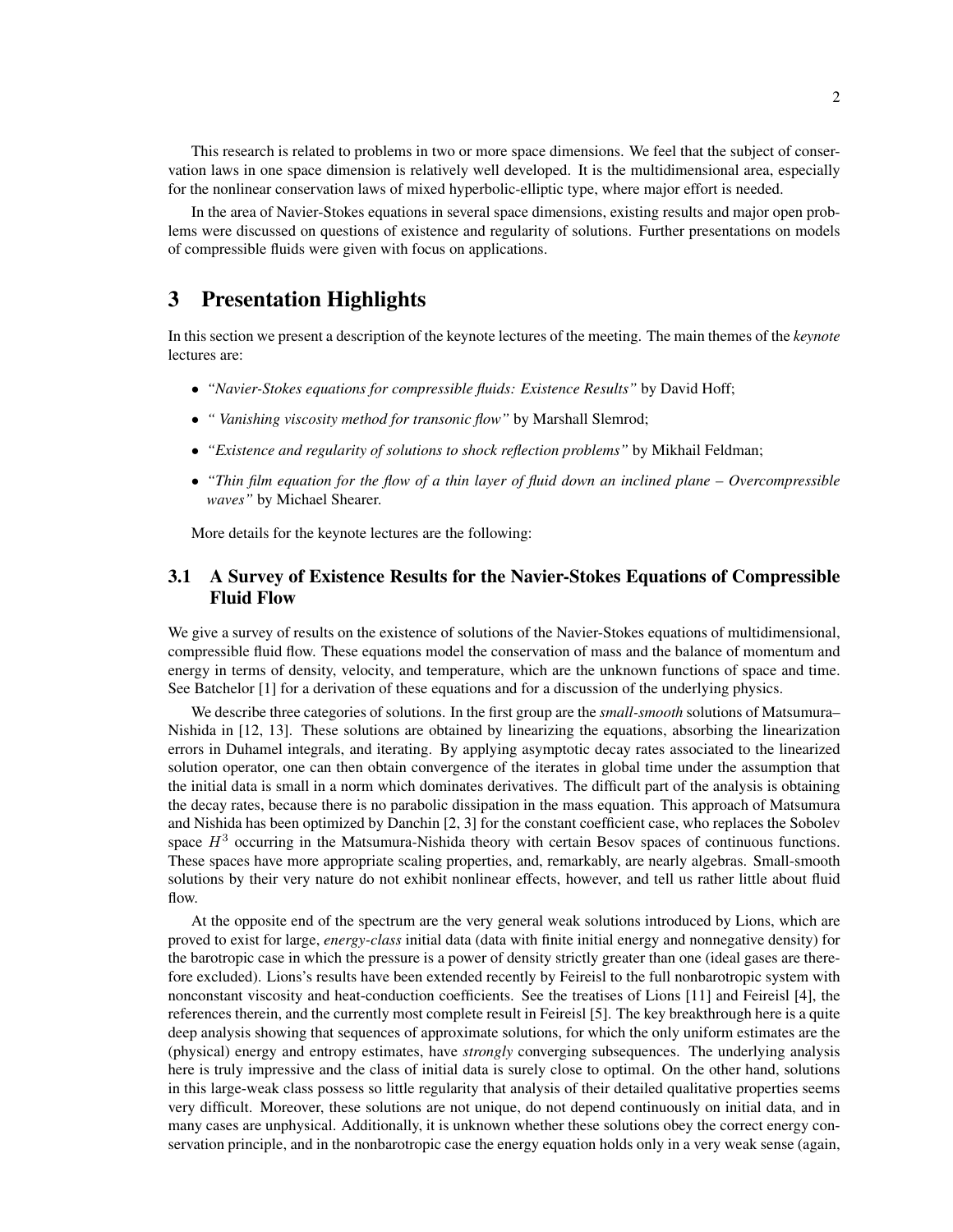see [5]). Finally, the functions of state and the viscosity and heat-conduction coefficients are quite restricted: ideal fluids are excluded in the nonbarotropic case, ideal isothermal flow is excluded in the barotropic case, and the coefficient functions predicted by Maxwell-Boltzmann theory cannot be accommodated. It is unclear right now how any of the qualitative properties of these large-weak solutions, or even their existence, should be interpreted physically.

The third category of solutions are in an *intermediate* regularity class, introduced in Hoff [6, 7, 8] for the case of constant viscosity and heat-conduction coefficients, in which the initial data is small in fairly weak norms, but not smooth: initial densities are in  $L^{\infty}$  and initial densities and velocities are in  $L^2$ ; the  $L^2$ norms must be small but not the  $L^{\infty}$  norm. These solutions can be discontinuous across hypersurfaces of  $\mathbb{R}^n$ , for example. Linearization is not valid in this class and solutions exhibit truly nonlinear and physically interesting effects, including the propagation of singularities and fronts. On the other hand, they exhibit just enough structure and regularity that their important features can be studied in a mathematically rigorous way. For example, there is a reasonable uniqueness and continuous dependence theory in Hoff [9], and piecewise smooth solutions are shown in Hoff–Santos [10] to satisfy the Rankine-Hugoniot conditions in a strict pointwise sense with strengths of jumps tracked quite explicitly in time.

Current research focuses on understanding better the *physical, qualitative* properties of solutions in the latter two classes so that the corresponding theories may eventually merge into a well-posedness theory for initial data in the correct regime of validity of the model, which so far has not been clearly established.

#### 3.2 Vanishing Viscosity Method for Transonic Flow

We discuss some recent results and developments on subsonic-sonic and transonic flows past an obstacle via approximation methods.

In two significant papers written a decade apart, Morawetz [117, 119] presented a program for proving the existence of weak solutions to the equations governing two-dimensional steady irrotational inviscid compressible flow in a channel or exterior to an airfoil. As is well known, the classical results of Shiffman [127] and Bers [21, 22] apply when the upstream speed is sufficiently small, for which the flow remains subsonic and the governing equations are elliptic. However, beyond a certain speed at infinity (determined by the flow geometry), the flow becomes transonic which, coupled with nonlinearity, yields shock formation. Morawetz's program in [117, 119] was to imbed the problem within an assumed viscous framework for which the compensated compactness framework would be satisfied. Under this assumption, Morawetz proved that solutions of the as yet unidentified viscous problem have a convergent subsequence whose limit is a solution of the transonic flow problem.

In this talk, we present such a viscous formulation, hence completing part but not all of Morawetz's program. Specifically, a vanishing viscosity method is formulated for two-dimensional transonic steady irrotational compressible fluid flows with adiabatic constant  $\gamma \in [1, 3)$  to ensure a family of invariant regions for the corresponding viscous problem, which implies an upper bound uniformly away from cavitation for the viscous approximate velocity fields. Mathematical entropy pairs are constructed through the Loewner-Morawetz relation via entropy generators governed by a generalized Tricomi equation of mixed elliptic-hyperbolic type, and the corresponding entropy dissipation measures are analyzed so that the viscous approximate solutions satisfy the compensated compactness framework. Then the method of compensated compactness is applied to show that a sequence of solutions to the viscous problem, staying uniformly away from stagnation with uniformly bounded velocity angles, converges to an entropy solution of the inviscid transonic flow problem. In this way, we can handle the case of cavitation points which had also challenged Morawetz, although the hypothesis of Morawetz about no stagnation points still remains in force.

For more details, see Chen-Dafermos-Slemrod-Wang [39] and Chen-Slemord-Wang [47].

#### 3.3 Existence and Regularity of Solutions to Shock Reflection Problems

When a plane shock hits a wedge head on, it experiences a reflection-diffraction process and then a selfsimilar reflected shock moves outward as the original shock moves forward in time. Experimental, computational, and asymptotic analysis has shown that various patterns of shock reflection may occur, including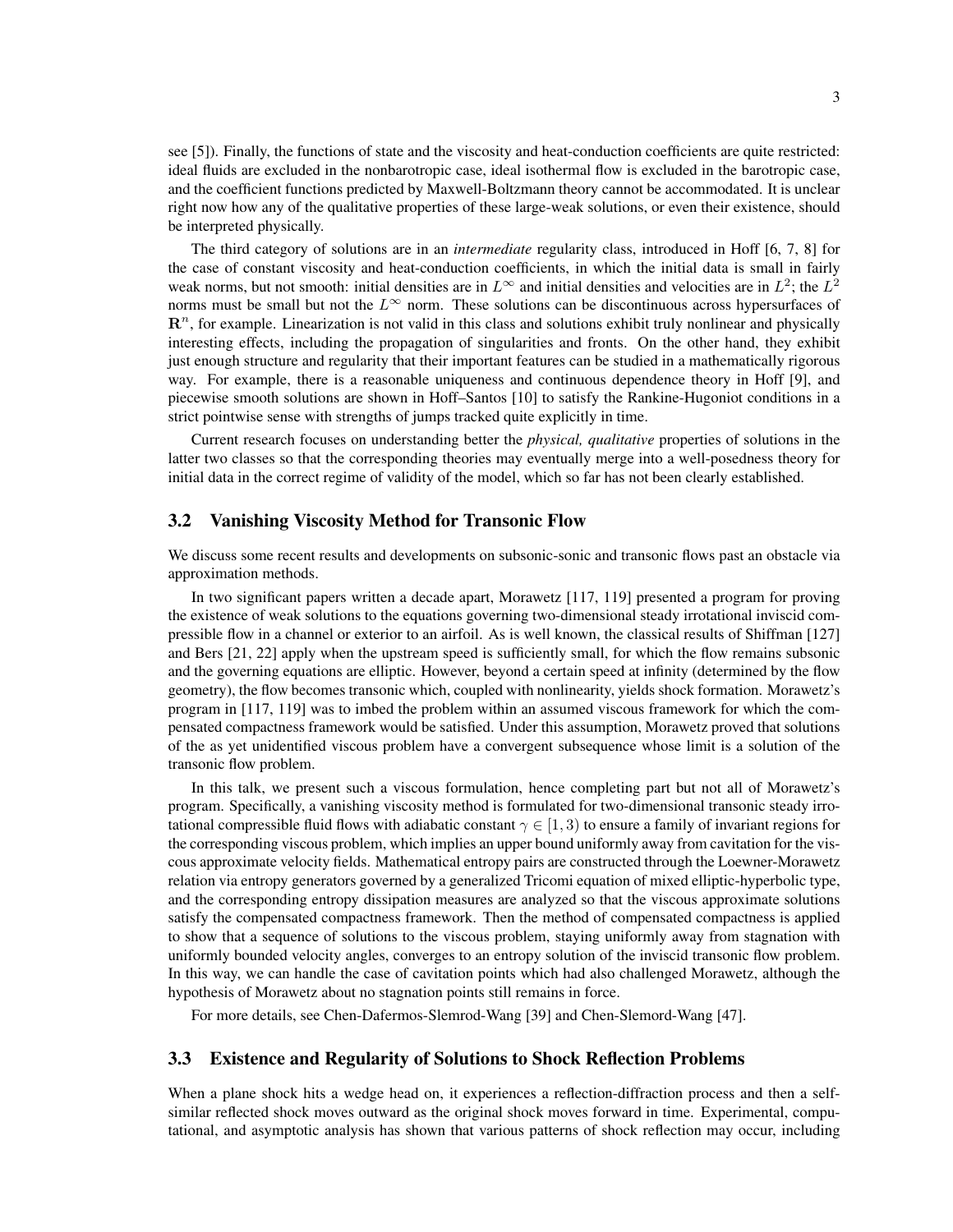regular and Mach reflection. However, most of the fundamental issues for shock reflection have not been understood yet, including the global structure, stability, and transition of the different patterns of shock reflection. Therefore, it is essential to establish the global existence and structural stability of solutions of shock reflection in order to understand fully the phenomena of shock reflection. On the other hand, there has been no rigorous mathematical result on the global existence and structural stability of shock reflection, including the case of potential flow which is widely used in aerodynamics. Such problems involve several challenging difficulties in the analysis of nonlinear partial differential equations including mixed equations of elliptic-hyperbolic type, free boundary problems, and corner singularity where an elliptic degenerate curve meets a free boundary.

In Chen-Feldman [43, 44], we have developed a rigorous mathematical approach to overcome these difficulties involved and established a global theory of existence and stability for shock reflection by large-angle wedges for potential flow. We have also studied optimal regularity of global regular reflection solutions by wedges. The techniques and ideas developed here will be useful to other nonlinear problems involving similar difficulties.

### 3.4 Thin Film Equation – Overcompressible Waves

Coating flows and their applications in physics, engineering, and biology have been the subject of decades of research. The mathematical study of these flows, i.e., of thin liquid films on solid substrates, begins with the lubrication approximation of the Stokes equations. The resulting partial differential equation, known as a thin film equation, is a nonlinear fourth-order equation for the height  $h$  of the free surface. Surface tension and gravity provide forces that generate flow in a variety of contexts, including spreading of droplets and layers of fluid on solid surfaces.

We consider the flow of a thin layer of fluid down an inclined plane, modified by the presence of surfactant. In this presentation, we consider only insoluble surfactant, whose transport and diffusion is restricted to the free surface, adding a partial differential equation for the surfactant concentration Γ. The equations in nondimensional form are

$$
h_t + \left(\frac{1}{3}h^3\right)_x - \left(\frac{1}{2}h^2\Gamma_x\right)_x = \beta \left(\frac{1}{3}h^3h_x\right)_x - \kappa \left(\frac{1}{3}h^3h_{xxx}\right)_x, \tag{1}
$$

$$
\Gamma_t + \left(\frac{1}{2}h^2\Gamma\right)_x - \left(h\Gamma\Gamma_x\right)_x = \beta \left(\frac{1}{2}h^2\Gamma h_x\right)_x - \kappa \left(\frac{1}{2}h^2\Gamma h_{xxx}\right)_x + \delta \Gamma_{xx}.
$$
\n(2)

This system has three small parameters, the coefficient  $\kappa$  of surface tension, the surfactant diffusivity  $\delta$ , and the coefficient  $\beta$  of the gravity-driven diffusive spreading of the fluid. When all three parameters are zero, the nonlinear system of partial differential equations is hyperbolic/degenerate-parabolic. Then there is a oneparameter family of traveling waves in which h is piecewise constant, and Γ is continuous, piecewise linear, and zero outside a bounded interval. This family is overcompressive in the sense that small perturbations ahead of or behind the wave propagate towards the wave. The corresponding family of solutions with nonzero values of the physical parameters is investigated using perturbation theory. Details of the thin film equations, and the study reported in the presentation at Banff, may be found in the references [14, 15, 16, 17].

### 4 Scientific Progress Made

The related results from panel discussion can be summarized and grouped under a number of topics as follows.

Subsonic-Sonic and Transonic Flows past an Obstacle: The panel focused on recent results presented in various articles (we refer the reader to the articles by Chen-Dafermos-Slemrod-Wang in [39], Chen-Slemrod-Wang [47], and the references therein), where the equations of planar compressible gas dynamics for steady irrotational isentropic (or isothermal) flow around an obstacle were considered. It is well known from the classic work of Shiffman and later Bers in the 1950's that, for fluid speed  $q_{\infty}$  at infinity less than some critical speed  $q$ ∗ the steady equations admit smooth solutions. When  $q_{\infty}$  reaches  $q$ ∗, at some place the flow is going from subsonic (elliptic) to sonic-subsonic (degenerate elliptic). In [39], a simple and elegant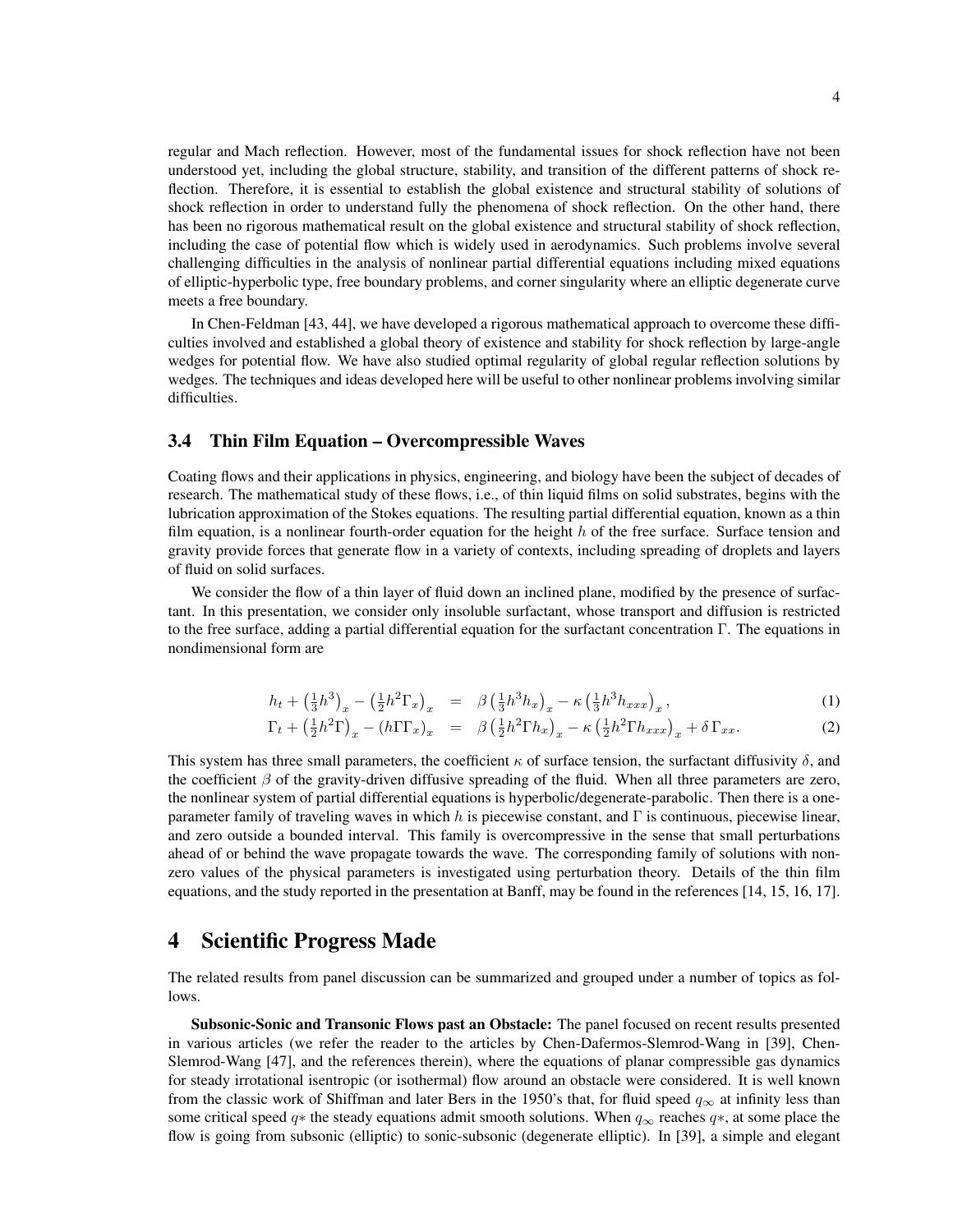resolution of this problem was presented via the method of compensated compactness. The main idea is to realize that the equations for conservation of linear momentum yield the crucial entropy-entropy flux pairs that make compensated compactness work. The question remains what happens when  $q_{\infty}$  exceeds q\*. In this case, the flow will become completely transonic giving rise to a mixed hyperbolic-elliptic initial value problem. Morawetz had shown that if there exists a suitable viscous regularization to the steady gas dynamics equations which provides good uniform bounds on the solution of the viscous problem, then passage to an inviscid limit could be accomplished via the method of compensated compactness. But up to now Morawetz's program remained blocked by the lack of such a good viscous system. In [47], a good viscous formulation to the steady gas dynamics equations was given which assisted deriving the desired bounds and estimates for the adiabatic constant  $\gamma \in [1, 3)$ . The case of cavitation points, which had also challenged Morawetz, has been handled although the hypothesis of Morawetz about no stagnation points still remains in force.

Shock Reflection: Shock reflection is one of the most important open problems in mathematical fluid mechanics. The regular reflection problem has been studied extensively for some simplified models of the Euler equations and real breakthroughs have been made. In particular, the global existence and stability of solutions to regular shock reflection were established for potential flow when the wedge has a large angle in Chen-Feldman [43, 44]. Also see Canic *et al.* [27, 28, 93] for the unsteady transonic small disturbance equation (UTSD) and a nonlinear wave system, and Zheng [155] for the pressure-gradient system for related results. These studies have provided important ideas and techniques for solving the shock reflection problem for the full Euler equations. Hunter *et al.* [89, 90, 139] found numerical evidence of a new phenomenon in shock reflection (Guderley reflection).

Transonic Shocks and Supersonic Flow: In Chen-Feldman [40, 41, 42, 45], the existence and stability of steady multidimensional transonic shocks for potential flow was proved under a steady perturbation of the upstream uniform supersonic flow; and the existence and stability of multi-dimensional transonic flows through an infinite nozzle of arbitrary cross section was established. In Liu *et al.* [65, 66], it is shown, for the potential flow equation, that a self-similar solution does not develop a sonic/supersonic bubble with a region of subsonic flow; and that when a wedge of not too large angle accelerates from zero to the supersonic speed, it is the weak shock that appear in the time-asymptotic state. This answers the Prandtl conjecture on supersonic flow passing a wedge.

Other Results: In [49], the global structure of solutions with triple shocks to the generalized Riemann problems of two-dimensional simplified compressible Euler equations are obtained. Computations of certain two-dimensional flows in special setups were performed in Shu-Wang *et al.* [54] and Shu-Zheng *et al.* [130] to help understand certain specific features of the flow with the objective of helping the analysis. In [155], a derivation of the pressure-gradient system was presented by Hunter-Zheng. In Wang-Zheng [144], a Goursat problem for two-dimensional wave interactions of Riemann solutions is studied. Additional related results were obtained in [24, 29, 31, 32, 33, 50, ?, 61, 62, 64, 69, 70, 86, 94, 102, 103, 129, 132, 134, 143, 154] and so on, and surveyed by Slemrod in SIAM News: 39 (5), June 2006, page 3.

### 5 Outcome of the Meeting

Here are some remarks. First we came to realize the key role of mixed hyperbolic-elliptic systems of partial differential equations. This was no surprise since these problems arise naturally in both shock reflection and transonic flow in fluid mechanics and in isometric embedding problems in differential geometry. Hence we plan to create a research program emphasizing mixed problems both in their classical role in compressible fluid flow and in their applications in bio-mechanics and differential geometry. We think that this is an area ripe for breakthroughs on questions that had often been left in research monographs in the category of "unsolved open problems" (e.g., Bers [22], page 135; Courant-Friedrichs [57], page 317; Lax [99], page 427; Morawetz [120], page 24; Yau [149], page 355). The physical geometry of our fluid problems seems to be playing a major role in our analysis. For example, special small scale effects of airfoil shape seem to be playing a crucial role.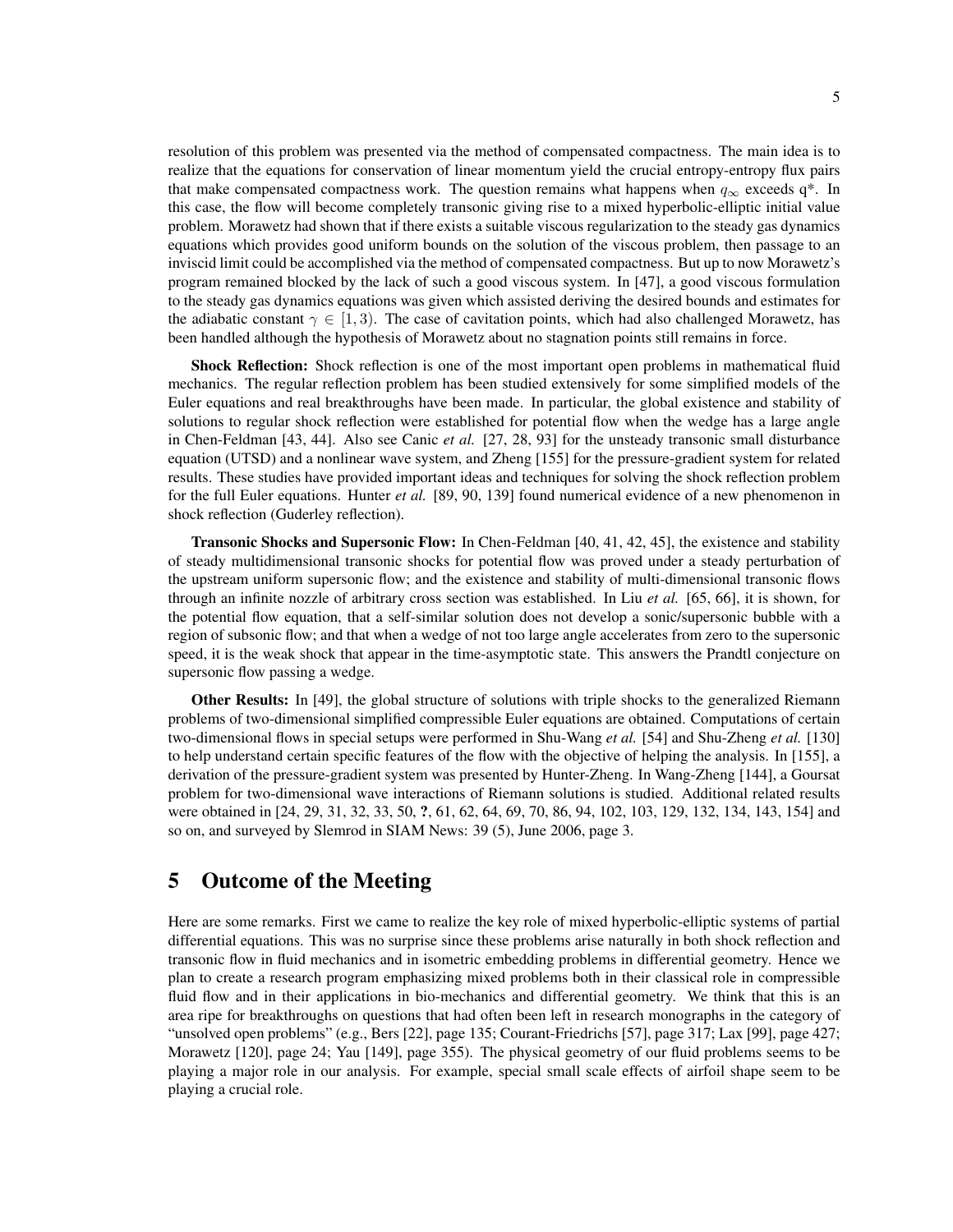# 6 Workshop Program

#### October 29, Sunday

9:00-10:00: Survey Talk: Tai-Ping Liu 10:05-10:45: Mikhail Feldman

#### Break

11:00-11:30: Michael Westdickenberg

11:35-12:05: Cleopatra Christoforou

Lunch and Discussion

3:00-3:40: Yuxi Zheng

3:45-4:15: Tao Luo

Break

4:30-5:00: Kris Jenssen 5:05-5:35: Volker Elling

### October 30, Monday

8:30-9:30: Survey Talk: David Hoff 9:35-10:15: Suncica Canic

Break

10:40-11:20: Helge Holden

11:25-12:05: Athanasios Tzavaras

Lunch and Discussion

2:00-2:40: Dietmar Kroener

2:45-3:15: Monica Torres

Break

3:40-4:20: Pierre-Emmanuel Jabin

4:25-4:55: Dianwen Zhu

5:00-5:30: Razvan Fetecau

### October 31, Tuesday

8:30-9:30: Survey Talk: Marshall Slemrod

9:35-10:15: Yongqian Zhang

Break

10:30-11:40: Robert McCann

11:15-11:45: Ronghua Pan

11:50-12:20: Laura Spinolo

Lunch and Discussion

Free Discussion

8:00-9:30pm: Panel Discussion

Chair: Constantine Dafermos and Barbara Keyfitz

#### November 1, Wednesday

8:30-9:30: Survey Talk: Michael Shearer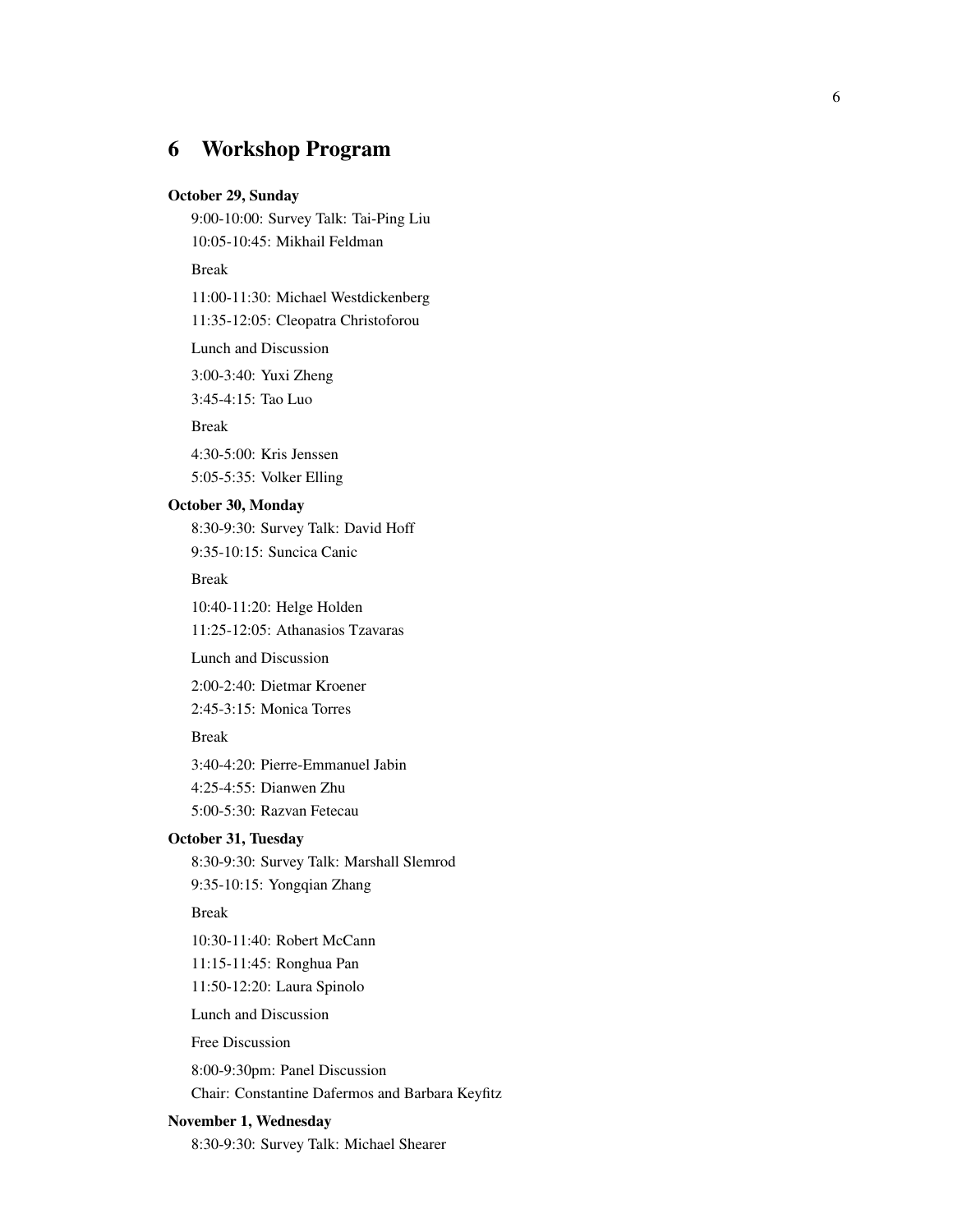9:35-10:15: Christian Klingenberg

Break

10:45-11:25: Dehua Wang 11:30-12:10: Tong Li Lunch and Discussion 2:30-3:30: Survey Talk: Walter Craig 3:15-3:55: Hermano Frid Break 4:10-4:50: Michel Rascle 4:55-5:35: Fabio Ancona November 2, Thursday 9-11:30: Free Discussion

11:30: End of Workshop

# 7 List of Participants

Ancona, Fabio: University of Bologna, Italy Canic, Suncica: University of Houston, USA Chen, Gui-Qiang: Northwestern University, USA Christoforou, Cleopatra: Northwestern University, USA Craig, Walter: McMaster University, Canada Dafermos, Constantine: Brown University, USA Elling, Volker: Brown University, USA Feldman, Mikhail: University of Wisconsin, USA Fetecau, Razvan: Simon Fraser University, Canada Frid, Hermano: IMPA, Brazil Ghoussoub, Nassif: Banff International Research Station, Canada Hoff, David: Indiana University, USA Holden, Helge: NTNU at Trondheim, Norway Jabin, Pierre-Emmanuel: University of Nice, France Jenssen, Kris: Pennsylvania State University, USA Keyfitz, Barbara Lee: Fields Institute, Canada, and University of Houston, USA Kim, Eun Heui: California State University at Long Beach, USA Klingenberg, Christian: University of Wuerzburg, Germany Kroener, Dietmar: University of Freiburg, Germany Li, Tong: University of Iowa, USA Liu, Tai-Ping: Stanford University, USA Luo, Tao: Georgetown University, USA McCann, Robert: University of Toronto, Canada Pan, Ronghua: Georgia Institute of Technology, USA Panferov, Vladislav: McMaster University, Canada Rascle, Michel: University of Nice, France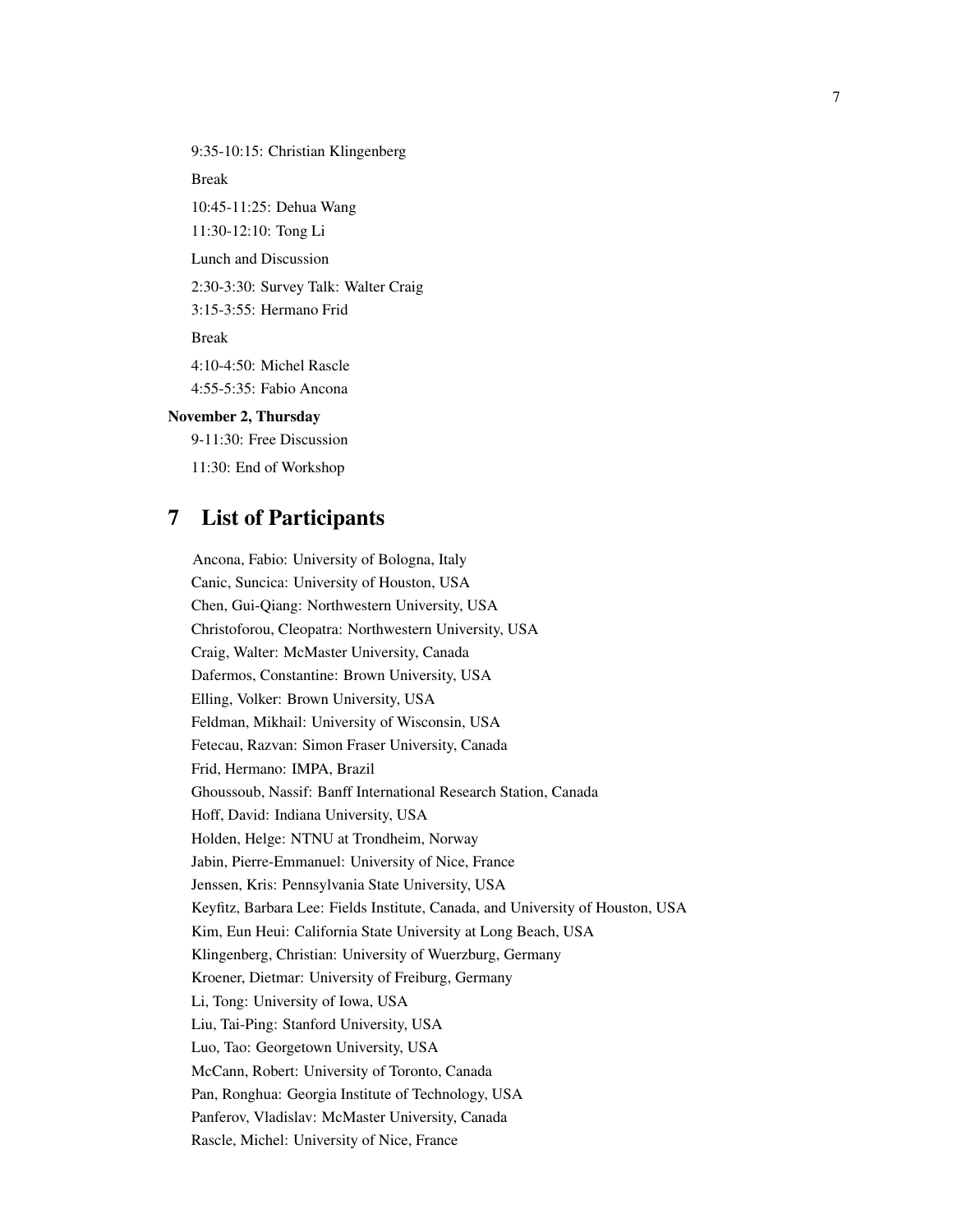Shearer, Michael: North Carolina State University, USA Slemrod, Marshall: University of Wisconsin at Madison, USA Sospedra-Alfonso, Reinel: University of Victoria, Canada Spinolo, Laura Valentina: Northwestern University, USA Torres, Monica: Purdue University, USA Trivisa, Konstantina: University of Maryland, USA Tzavaras, Athanasios: University of Maryland, USA Westdickenberg, Michael: Rheinische Friedrich-Wilhelms-Universitaet, Germany Zhang, Yongqian: Fudan University, PRC Zheng, Yuxi: Pennsylvania State University, USA Zhu, Dianwen: University of Maryland, USA

### References

- [1] G. K. Batchelor, An Introduction to Fluid Dynamics, Cambridge Univ. Press, 1967.
- [2] R. Danchin, Global existence in critical spaces for flows of compressible viscous and heat-conductive gases, Arch. Ration. Mech. Anal. 160 (2001), no. 1, 1–39.
- [3] R. Danchin, Global existence in critical spaces for compressible Navier-Stokes equations, Invent. Math. 141 (2000), no. 3, 579–614.
- [4] E. Feireisl, Dynamics of Viscous Compressible Fluids, Oxford Lecture Series in Mathematics and its Applications 26, 2004.
- [5] E. Feireisl, On the motion of a viscous, compressible, and heat conducting fluid, Indiana Univ. Math. J. 53, no. 6 (2004), 1707–1740.
- [6] D. Hoff, Global solutions of the Navier-Stokes equations for multidimensional, compressible flow with discontinuous initial data, J. Diff. Eqns. 120, no. 1 (1995), 215–254.
- [7] D. Hoff, Discontinuous solutions of the Navier-Stokes equations for multidimensional, heat conducting flow, Arch. Rational Mech. Anal. 139 (1997), 303–354.
- [8] D. Hoff, Compressible flow in a half-space with Navier boundary conditions, J. Math. Fluid Mech. 7 (2005), 315–338.
- [9] D. Hoff, Uniqueness of weak solutions of the Navier-Stokes equations of multidimensional compressible flow, SIAM J. Math. Anal 37, no. 6 (2006), 1742–1760.
- [10] D. Hoff and M. Santos, Lagrangean structure and propagation of singularities in multidimensional compressible Flow, to appear in Arch. Ration. Mech. Anal. 2007.
- [11] P.-L. Lions, Mathematical Topics in Fluid Mechanics, Vol. 1. Incompressible Models, Oxford Lecture Series in Mathematics and its Applications, 3; Vol. 2. Compressible Models, Oxford Lecture Series in Mathematics and its Applications, 10. Oxford Science Publications. The Clarendon Press, Oxford University Press, New York, 1996, 1998.
- [12] A. Matsumura and T. Nishida, The initial value problem for the equations of motion of viscous and heat-conductive gases, J. Math. Kyoto Univ. 20 (1980), 67–104.
- [13] A. Matsumura and T. Nishida, Initial boundary value problems for the equations of motion of general fluids, Computing Meth. in Science and Engineering, V, R. Glowinski and J.L. Lions, eds. North-Holland, 1982.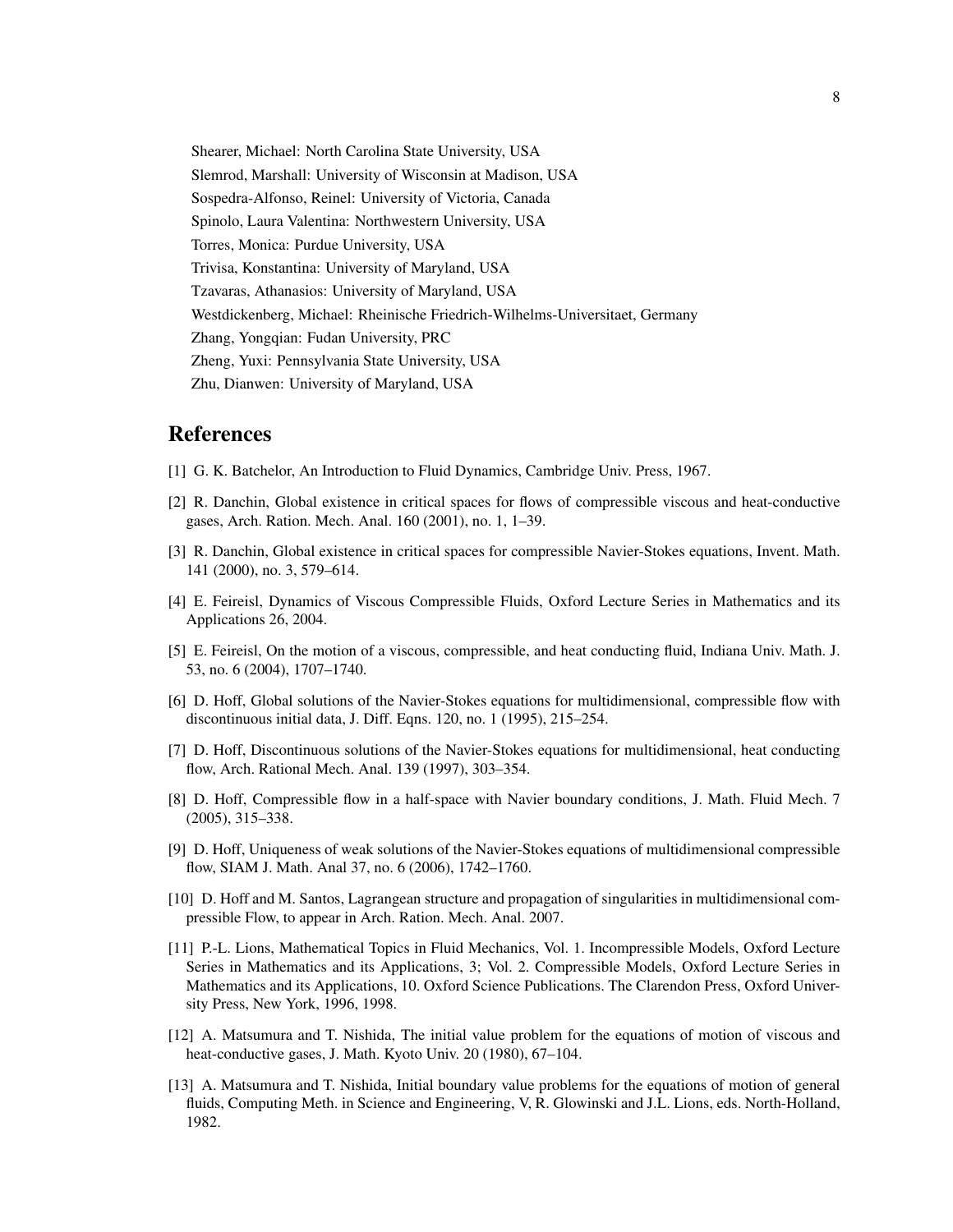- [14] B. D. Edmonstone, O. K. Matar, and R. V. Craster, Flow of surfactant-laden thin films down an inclined plane, J. Engrg. Math. 50(2-3):141–156, 2004.
- [15] R. Levy and M. Shearer, The motion of a thin film driven by surfactant and gravity, SIAM Journal of Applied Mathematics, 66(5):1588–1609, 2006.
- [16] R. Levy, M. Shearer and T. P. Witelski, Gravity-driven thin liquid films with insoluble surfactant: smooth traveling waves, European J. Appl. Math., to appear.
- [17] T. P. Witelski, M. Shearer, and R. Levy, Growing surfactant waves in thin liquid films driven by gravity, Applied Mathematics Research Express, 2006 (15487): 1–21, 2006.
- [18] S. Alinhac, Blow Up for Nonlinear Hyperbolic Equations, Progress in Nonlinear Differential Equations and their Applications, Birkhäuser, Boston, 1995.
- [19] S. Angenent, S. Haker, A. Tanenbaum, and R. Kikinis, Conformal geometry and brain flattening, Proc. 2nd Int'l Conf. Medical Image Computing and Computer-Assisted Intervention (MICCAI '99), 269-278, 1999.
- [20] G. Ben-Dor, Shock Wave Reflection Phenomena, Springer-Verlag: New York, 1991.
- [21] L. Bers, Existence and uniqueness of a subsonic flow past a given profile, Comm. Pure Appl. Math. 7, (1954) 441–504.
- [22] L. Bers, Mathematical Aspects of Subsonic and Transonic Gas Dynamics, John Wiley & Sons, Inc., New York; Chapman & Hall, Ltd., London 1958.
- [23] G. Birkhoff, Hydrodynamics, Revised ed., Princeton University Press, Princeton, 1960.
- [24] A. Bressan and Y. Zheng, Conservative solutions to a nonlinear variational wave equation, Commun. Math. Phys. (in press), 2006.
- [25] J. Bourgain, Fourier restriction phenomena for certain lattice subsets and application to nonlinear evolution equations, Geometric and Functional Anal., 3(1993), 107-156, 209-262.
- [26] M. Brio and J. K. Hunter, Mach reflection for the two dimensional Burgers equation, *Physica D*, 60, (1992), 194–207.
- [27] S. Canić, B. L. Keyfitz, and E. H. Kim, Free boundary problems for the unsteady transonic small disturbance equation: transonic regular reflection, Methods of Application and Analysis, 7 (2000), 313– 336.
- [28] S. Čanić, B. L. Keyfitz, and E. H. Kim, A free boundary problem for a quasilinear degenerate elliptic equation: Regular reflection of weak shocks, Comm. Pure Appl. Math. 55, (2002), 71–92.
- [29] S. Canić, B. L. Keyfitz, and E. H. Kim, Free boundary problems for nonlinear wave systems: Interacting Shocks. SIAM J. Math. Anal. 37 (6) (2006) 1947–1977.
- [30] S. Canić, B. L. Keyfitz, and G. M. Lieberman, A proof of existence of perturbed steady transonic shocks via a free boundary problem, Comm. Pure Appl. Math., 53 (2000) 484–511.
- [31] S. Canić and T. Kim, Existence of a solution to a fluid-structure interaction problem modeling blood flow through viscoelastic arteries, In preparation.
- [32] S. Canić, A. Mikelic, D. Lamponi, and J. Tambaca. Self-consistent effective equations modeling blood flow in medium-to-large compliant arteries. SIAM J. Multiscale Analysis and Simulation 3(3) (2005), 559–596.
- [33] S. Canić, A. Mikelić, and J. Tambača, A two-dimensional effective model describing fluid-structure interaction in blood flow: analysis, simulation and experimental validation. Comptes Rendus Mechanique Acad. Sci. Paris 333 (12) (2005), 867–883.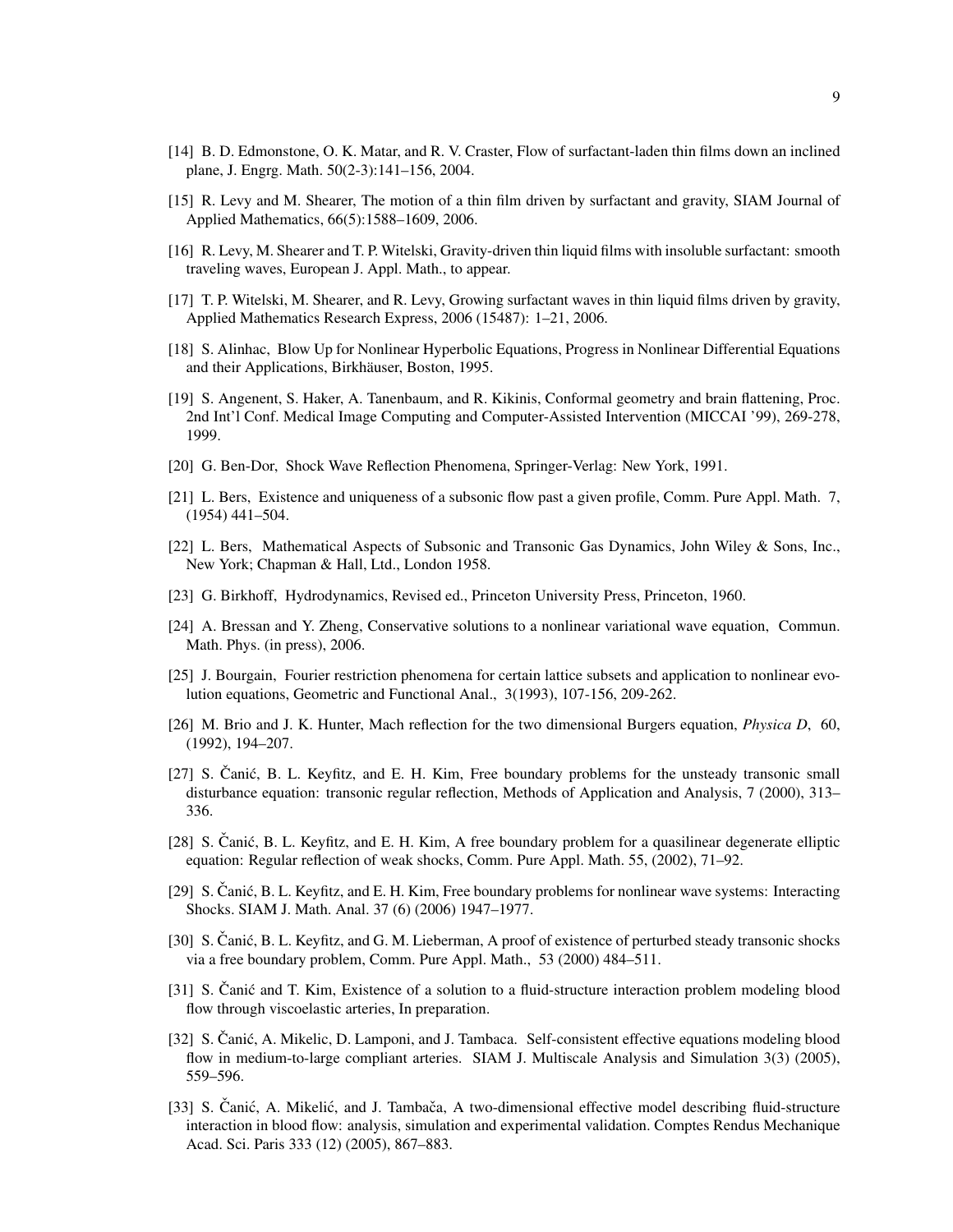- [34] S. Canic, C. J. Hartley, D. Rosenstrauch, J. Tambaca, G. Guidoboni, and A. Mikelic, Blood flow in compliant arteries: an effective viscoelastic reduced model, numerics and experimental validation, Annals of Biomedical Engineering, 34 (2006), 575–592.
- [35] S. Canic, J. Tambaca, G. Guidoboni, A. Mikelic, C.J. Hartley, D. Rosenstrauch, Modeling viscoelastic behavior of arterial walls and their interaction with pulsatile blood flow. SIAM J. Appl. Math. 2006 (accepted).
- [36] A. Chambolle, B. Desjardins, M. Esteban, and C. Grandmont, Existence of weak solutions for an unsteady fluid-plate interaction problem, J Math. Fluid Mech. 7 (2005), 368–404.
- [37] T. Chang, G.-Q. Chen, and S. Yang, On the 2-D Riemann problem for the compressible Euler equations. I. Interaction of shocks and rarefaction waves, Discrete Contin. Dynam. Systems 1 (1995), no. 4, 555–584; II. Interaction of contact discontinuities, Discrete Contin. Dynam. Systems 6 (2000), no. 2, 419–430.
- [38] G.-Q. Chen, S.-X. Chen, D. Wang, and Z. Wang, A multidimensional piston problem for the Euler equations for compressible flow, Discrete and Continuous Dynamical Systems - Series A, 13 (2005), 361– 383.
- [39] G.-Q. Chen, C. Dafermos, M. Slemrod, and D. Wang, On two-dimensional sonic-subsonic flow, Commun. Math. Phys. 271 (2007), no. 3, 635–647.
- [40] G.-Q. Chen and M. Feldman, Multidimensional transonic shocks and free boundary problems for nonlinear equations of mixed type, Journal of the American Mathematical Society, 16 (2003), 461–494.
- [41] G.-Q. Chen and M. Feldman, Steady transonic shocks and free boundary problems in infinite cylinders for the Euler equations, Comm. Pure Appl. Math. 57 (2004), no. 3, 310–356.
- [42] G.-Q. Chen and M. Feldman, Free boundary problems and transonic shocks for the Euler equations in unbounded domain, Ann. Sc. Norm. Super. Pisa C1. Sci., 5 (2004), no. 4, 827–869.
- [43] G.-Q. Chen, and M. Feldman, Potential theory for shock reflection by a large-angle wedge, Proc. Nat. Acad. Sci. 43 (2005), 15368–15372.
- [44] G.-Q. Chen and M. Feldman, Global solutions to shock reflection by a large-angle wedges for potential flow, Annals of Mathematics, accepted on Oct. 3, 2006 (in press).
- [45] G.-Q. Chen and M. Feldman, Existence and stability of multidimensional transonic flows through an infinite nozzle with arbitrary cross-sections, Arch. Ration. Mech. Anal. 184 (2007), no. 2, 185–242.
- [46] G.-Q. Chen, D. Hoff, and K. Trivisa, Global solutions to a model for exothermically reacting, compressible flows with large discontinuous initial data, Arch. Ration. Mech. Anal. 166 (2003), no. 4, 321–358.
- [47] G.-Q. Chen, M. Slemrod, and D. Wang, Vanishing viscosity method for transonic flow, Arch. Ration. Mech. Anal. 2007 (to appear).
- [48] G.-Q. Chen, M. Slemrod, and D. Wang, Vanishing viscosity and source method for transonic flow, preprint.
- [49] G.-Q. Chen, D. Wang, and X. Yang, Evolution of discontinuity and triple shock structure for a twodimensional hyperbolic system of conservation laws, Preprint, 2007.
- [50] G.-Q. Chen and Y.-G. Wang, Existence and stability of compressible current-vortex sheets in threedimensional magnetohydrodynamics, Arch. Ration. Mech. Anal. 2007 (to appear).
- [51] S.-X. Chen, A free boundary problem of elliptic equation arising in supersonic flow past a conical body, Z. Angew. Math. Phys. 54 (2003), no. 3, 387–409.
- [52] S.-X. Chen, Stability of a Mach configuration, Comm. Pure Appl. Math. 59 (2006), no. 1, 1–35.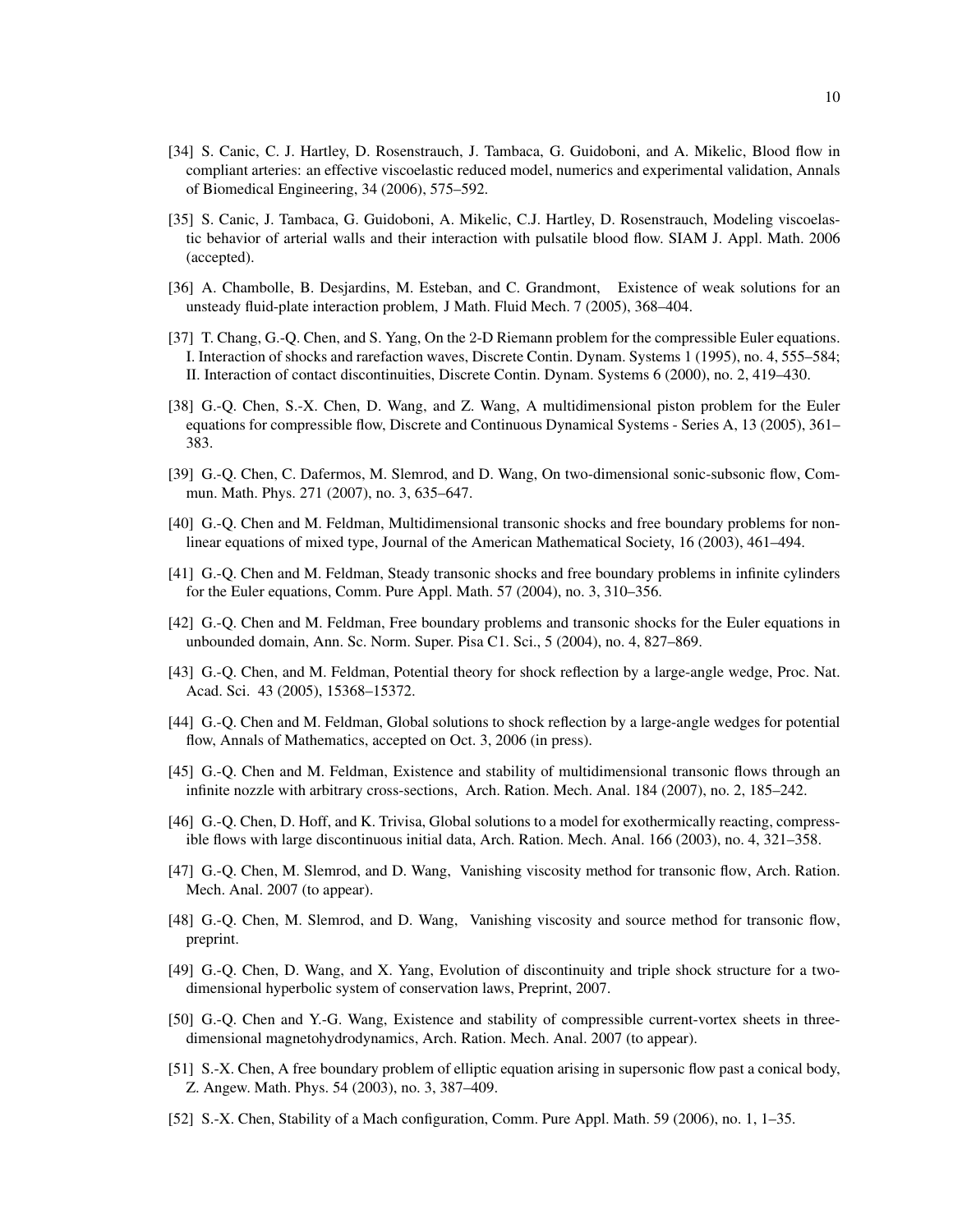- [53] S.-X. Chen and H. Yuan, Transonic shock in compressible flowpassing a duct for three dimensional Euler systems, preprint.
- [54] C.-S. Chou, C.-W. Shu, and D. Wang, Numerical computations for a two-dimensional generalized Riemann solutions with triple shocks, in preparation.
- [55] P. Colella, and L. F. Henderson, The von Neumann paradox for the diffraction of weak shock waves, J. Fluid. Mech., 213 (1990), 71–94.
- [56] J. D. Cole and L. P. Cook, Transonic Aerodynamics, Elsevier, Amsterdam, 1986.
- [57] R. Courant, K. O. Friedrichs, Supersonic Flow and Shock Waves, Applied Mathematical Sciences 21, Springer-Verlag, 1948, 1976.
- [58] D. Coutand and S. Shkoller, Motion of an elastic solid inside of an incompressible viscous fluid. Arch. Ration. Mech. Anal. 176 (2005), 25–102.
- [59] D. Coutand and S. Shkoller, Interaction between quasilinear elasticity and the Navier-Stokes equations, Arch. Ration. Mech. Anal. (to appear).
- [60] W. Craig, Ph. Guyenne, and H. Kalisch, Hamiltonian long-wave expansions for free surfaces and interfaces, Comm. Pure Appl. Math. 58 (2005), no. 12, 1587–1641.
- [61] C. M. Dafermos, Entropy for hyperbolic conservation laws, In: Entropy, pp. 107–120, Princeton Ser. Appl. Math., Princeton Univ. Press, Princeton, NJ, 2003.
- [62] C. M. Dafermos, Hyperbolic Conservation Laws in Continuum Physics, 2nd edition, Springer-Verlag: Berlin, 2005.
- [63] R. DiPerna, and A. Majda, Concentrations in regularizations for 2-D incompressible flow, Comm. Pure Appl. Math. XL (1987), 301–345.
- [64] D. Donatelli and K. Trivisa, On the motion of a viscous compressible radiative-reacting gas, Commun. Math. Phys. 265 (2006), no. 2, 463–491.
- [65] V. Elling, T.-P. Liu, The ellipticity principle for self-similar potential flows. J. Hyperbolic Differ. Equ. 2 (2005), no. 4, 909–917.
- [66] V. Elling, T.-P. Liu, Supersonic flow onto a solid wedge (to appear).
- [67] J. L. Ericksen, and D. Kinderlehrer, (eds.) Theory and Application of Liquid Crystals, IMA Volumes in Mathematics and its Applications, Vol. 5, Springer-Verlag, New York (1987).
- [68] L. C. Evans, Weak Convergence Methods for Nonlinear Partial Differential Equations, Amer. Math. Soc., Providence RI, 1990. CBMS 74.
- [69] M. Feldman, S.-Y. Ha, and M. Slemrod, A geometric level-set formulation of a plasma-sheath interface. Arch. Ration. Mech. Anal. 178 (2005), no. 1, 81–123.
- [70] M. Feldman, S.-Y. Ha, and M. Slemrod, Exact self-similar solutions for the two-dimensional plasmaion sheath system. J. Phys. A 38 (2005), no. 32, 7197–7204.
- [71] R. Finn, and D. Gilbarg, Three-dimensional subsonic flows, and asymptotic estimates for elliptic partial differential equations, Acta Math. 98 (1957), 265–296.
- [72] I.M. Gamba and C. Morawetz, A viscous approximation for a 2-d steady semiconductor or transonic gas dynamic flow: existence theorem for potential flow, Comm. Pure Appl. Math. 49 (1996), 999–1049.
- [73] R. Glassey, J. Hunter, and Y. Zheng, Singularities of a variational wave equation, J. Diff. Eqs. 129 (1996), 49–78.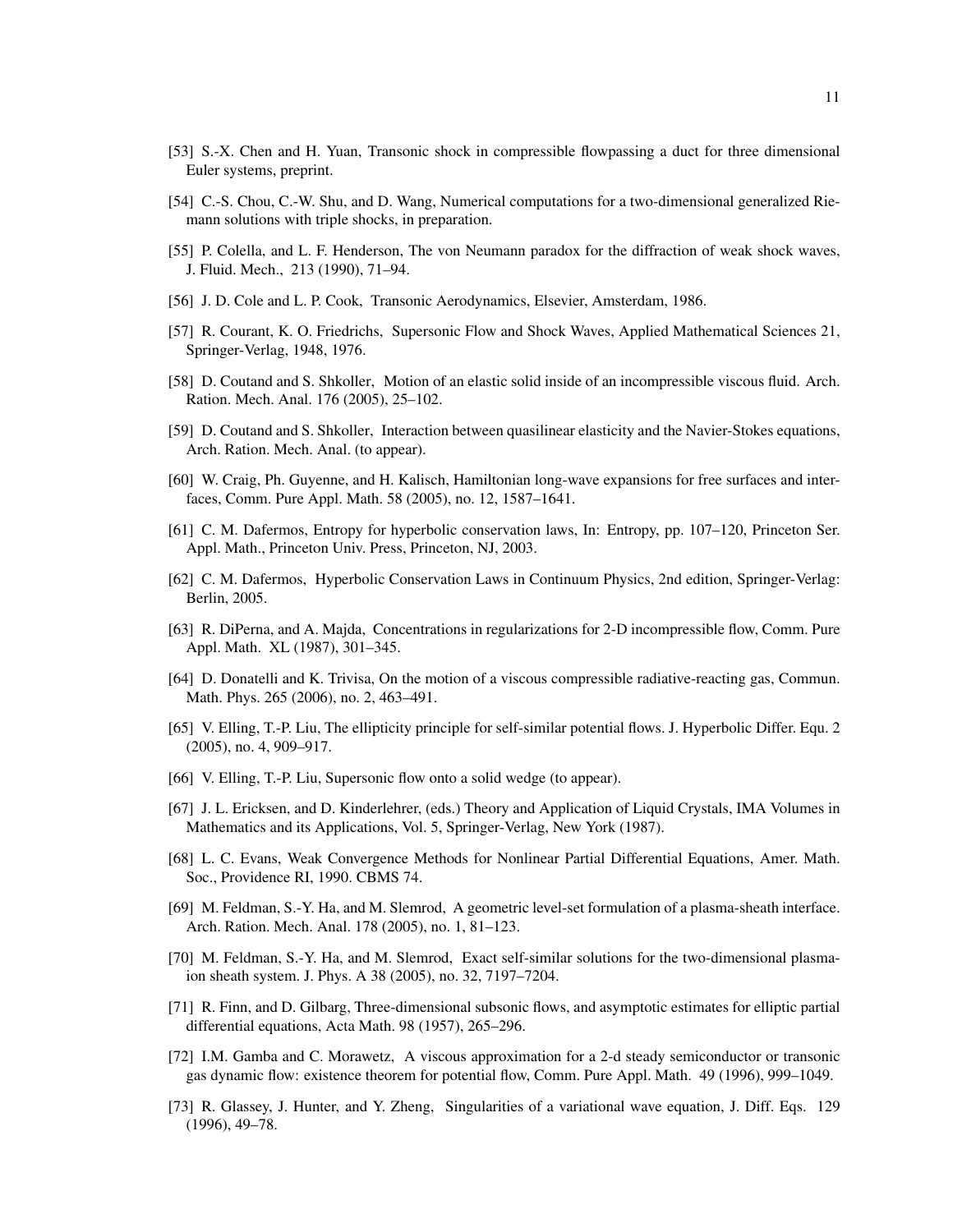- [74] R. Glassey, J. Hunter, and Y. Zheng, Singularities and oscillations in a nonlinear variational wave equation, In: Singularities and Oscillations, Eds. J. Rauch and M. Taylor, IMA, 91, Springer, 1997.
- [75] J. Glimm, and A. Majda, Multidimensional Hyperbolic Problems and Computations, IMA Volumes in Mathematics and its Applications, 29, Springer-Verlag: New York, 1991.
- [76] M. Gromov, Partial Differential Relations. Springer-Verlag, Berlin, 1986.
- [77] M. Guidorzi, M. Padula, and P. Plotnikov, Galerkin method for fuids in domains with elastic walls, University of Ferrara, Preprint (2004).
- [78] H. B. daVeiga, On the existence of strong solution to a coupled fuid structure evolution problem, J. Math. Fluid Mech. 6 (2004), 21–52.
- [79] K. Guderley, The Theory of Transonic Flow, Pergamon Press: Oxford, 1962.
- [80] Q. Han and J.-X. Hong, Isometric Embedding of Riemannian Manifolds in Euclidean Spaces, Mathematical Surveys and Monographs, 130. American Mathematical Society, Providence, RI, 2006.
- [81] Q. Han, J.-X. Hong, C.-S. Lin, Local isometric embedding of surfaces with nonpositive Gaussian curvature. J. Diff. Geometry, 63 (2003), no. 3, 475–520.
- [82] J.-X. Hong, Cauchy problems for degenerate hyperbolic Monge-Ampre equations and some applications. J. Partial Diff. Eqs. 4 (1991), no. 2, 1–18.
- [83] L. Hörmander, Pseudo-differential operators and non-elliptic boundary problems, Ann. Math. 83(1966), 129–209.
- [84] J. K. Hunter, Transverse diffraction of nonlinear waves and singular rays, SIAM J. Appl. Math., 48, (1988), 1–37.
- [85] J. K. Hunter, Nonlinear geometric optics, In: Multidimensional Hyperbolic Problems and Computations, edited by James Glimm and Andrew J. Majda, Springer-Verlag, 1991, IMA vol. 29, 179–197.
- [86] J. K. Hunter, Short-time existence for scale-invariant Hamiltonian waves, J. Hyperbolic Differential Equations, 3, (2006), 247–267.
- [87] J. K. Hunter and M. Brio, Weak shock reflection, Proceedings of the Fifth International Congress on Sound and Vibration, Adelaide 1997.
- [88] J. K. Hunter and M. Brio, Weak shock reflection, J. Fluid Mech. 410, (2000), 235–261.
- [89] J. K. Hunter and A. M. Tesdall, Transonic solutions for the Mach reflection of weak shocks, Proceedings of the Symposium Transsonicum IV, ed. H. Sobieczky, 7–12, Dordrecht, Kluwer, 2003.
- [90] J. K. Hunter and A. M. Tesdall, Weak shock reflection, In: A Celebration of Mathematical Modeling, 93–112, Kluwer, Dordrecht, 2004.
- [91] J. K. Hunter and Y. Zheng, On a nonlinear hyperbolic variational equation I. & II., Arch. Rat. Mech. Anal. 129 (1995), 305–353; 355–383.
- [92] J. K. Hunter and Y. Zheng, On a completely integrable nonlinear hyperbolic variational equation, Physica D, 79(1994), 361–386.
- [93] K. Jegdić, B. L. Keyfitz, and S. Čanić, Transonic regular reflection for the nonlinear wave system, J. Hyperbolic Diff. Eqs. 3, no. 3 (2006), 1–32.
- [94] K. Jegdić, S. Čanić, and B. L. Keyfitz, A free-boundary problem for the isentropic gas dynamics equations- transonic regular reflection, In preparation.
- [95] A. G. Kuzmin, Boundary-Value Problems for Transonic Flow, Wiley, Chichester, 2002.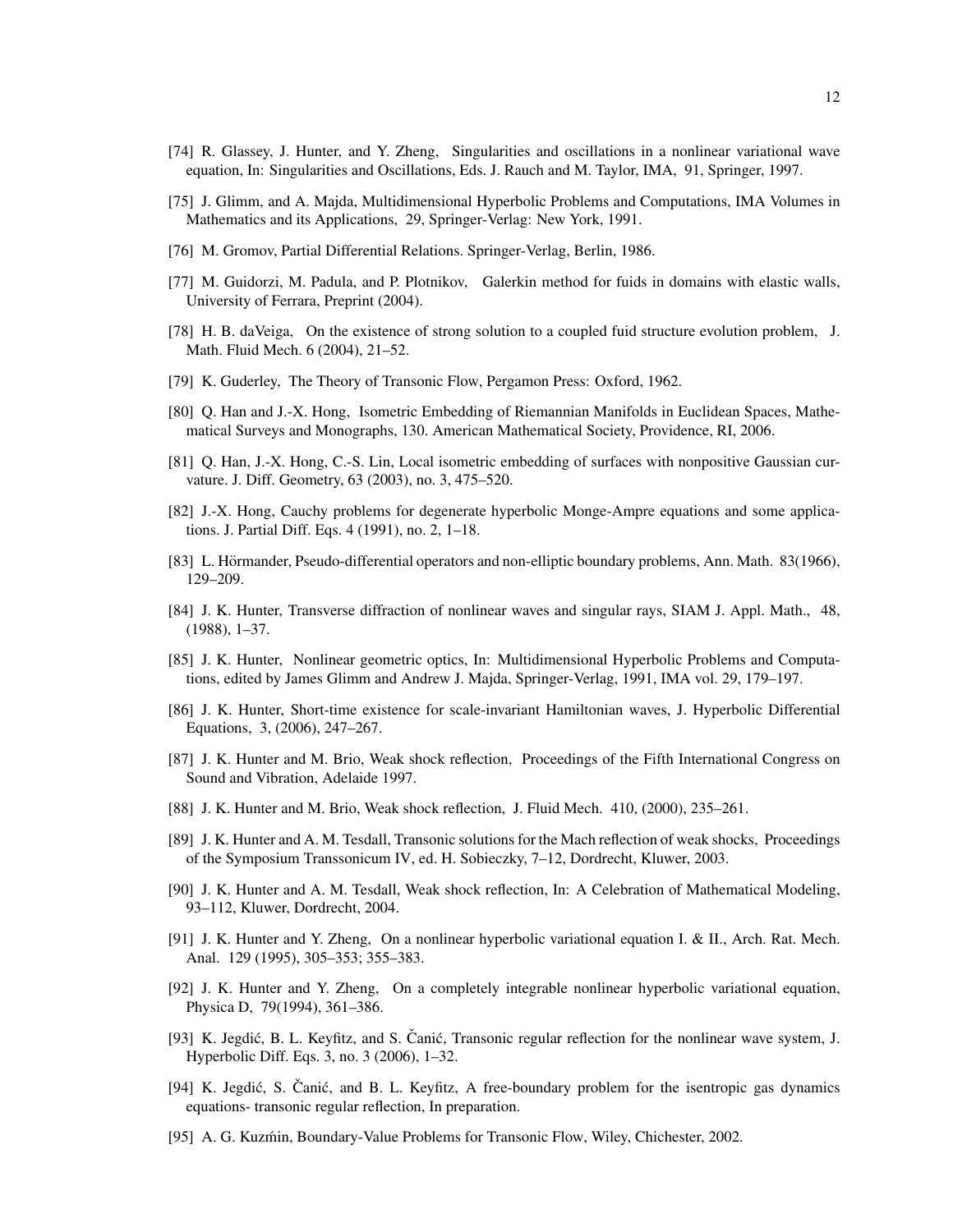- [96] L. D. Landau and E. M. Lifschitz, The Classical Theory of Fields, Pergamon Press, New York, 4th ed., 1975.
- [97] L. D. Landau, and E. M. Lifshitz, Theory of Elasticity, Pergamon Press, New York, 1986.
- [98] P. Lax, Hyperbolic systems of conservation laws in several space variables, In: Current Topics in Partial Differential Equations, published by Kinokuniya Company Ltd, Tokyo, 1986.
- [99] P. Lax, Mathematics and computing, In: Mathematics: Frontiers and Perspectives, International Mathematics Union, V. Arnold, M. Atiyah, P. Lax, and B. Mazur ( Eds.), Americal Mathematical Society, Providence, 2000, 417–432.
- [100] J. Li, On the two-dimensional gas expansion for compressible Euler equations, SIAM J. Appl. Math. 62(2001), 831–852.
- [101] J. Li, T. Zhang, and S. Yang, The two-dimensional Riemann problem in gas dynamics. Pitman Monographs and Surveys in Pure and Applied Mathematics, 98, Longman, Harlow, 1998.
- [102] J. Li, T. Zhang, and Y. Zheng, Simple waves and a characteristic decomposition of the two dimensional compressible Euler equations, Commun. Math. Phys. 2006 (in press).
- [103] T. Li and D. Wang, Blowup phenomena of solutions to the Euler equations for compressible fluid flow, Journal of Differential Equations, 221 (2006), 91–101.
- [104] W.-C. Lien and T.-P. Liu, Nonlinear stability of a self-similar 3-dimensional gas flow, Commun. Math. Phys. 204 (1999), 525–549.
- [105] M. J. Lighthill, On the diffraction of a blast I, Proc. R. Soc. London Ser. A, 198, (1949), 454–470.
- [106] C.-S. Lin, The local isometric embedding in  $R<sup>3</sup>$  of 2-dimensional Riemannian manifolds with nonnegative curvature, J. Differential Geom. 21 (1985), no. 2, 213–230.
- [107] C.-S. Lin, The local isometric embedding in  $R<sup>3</sup>$  of two-dimensional Riemannian manifolds with Gaussian curvature changing sign cleanly. Comm. Pure Appl. Math. 39 (1986), no. 6, 867–887.
- [108] T.-P. Liu, Admissible Solutions of Hyperbolic Conservation Laws, Mem. Amer. Math. Soc. 30 (1981), no. 240.
- [109] T.-P. Liu, Nonlinear stability and instability of transonic flows through a nozzle. Comm. Math. Phys. 83 (1982), no. 2, 243–260.
- [110] C. Loewner, Conservation laws in compressible fluid flow and associated mappings, J. Rational Mech. Anal. 2 (1953). 537–561.
- [111] E. Mach, Uber den verlauf von funkenwellen in der ebene und im raume, Sitzungsber. Akad. Wiss. ¨ Wien, 78 (1878), 819–838.
- [112] A. J. Majda, Compressible Fluid Flow and Systems of Conservation Laws in Several Space Dimensions, Springer-Verlag, 1984.
- [113] C. Marchioro and M. Pulvirenti, Mathematical Theory of Incompressible Nonviscous Fluids, Applied Mathematical Sciences 96, Springer, 1994.
- [114] A. Mikelić, G. Guidoboni, and S. Čanić, A novel approach to deriving an asymptotic model of fluidstructure interaction in blood flow based on three-dimensional elasticity, In preparation.
- [115] T. Mohri, T. Suzuki, Impurities in Engineering Materials, (ed. Clyde L. Briant), 259, 1999.
- [116] C. S. Morawetz, On the nonexistence of continuous transonic flows past profiles, Comm. Pure Appl. Math. I. 9 (1956), 45-68; II. 10 (1957), 107-131; III. 11 (1958), 129-144.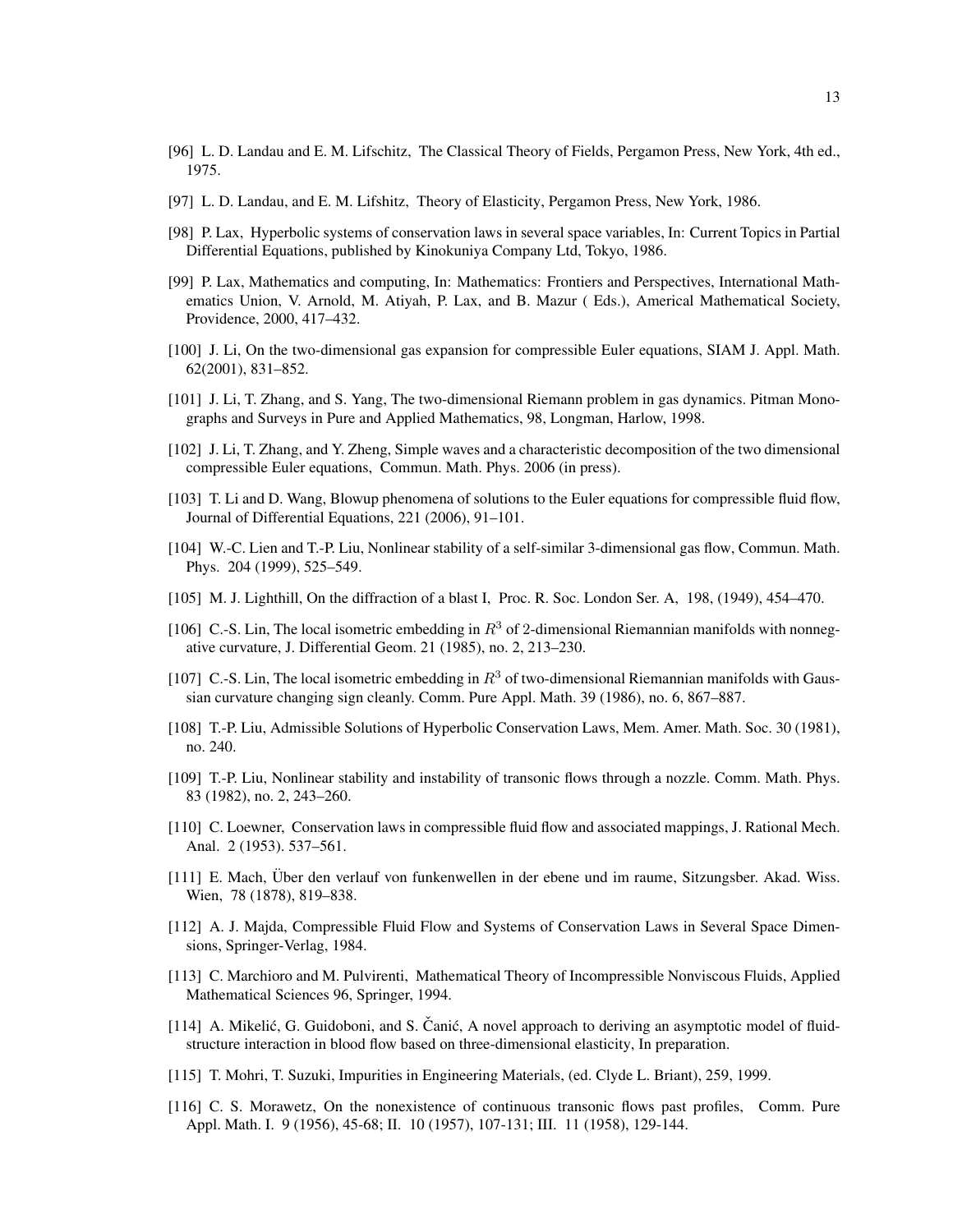- [117] C. S. Morawetz, On a weak solution for a transonic flow problem, Comm. Pure Appl. Math. 38 (1985), 797–818.
- [118] C. S. Morawetz, Potential theory for regular and Mach reflection of a shock at a wedge, Comm. Pure Appl. Math., 47(1994), 593-624.
- [119] C. S. Morawetz, On steady transonic flow by compensated compactness, Methods Appl. Anal. 2 (1995), 257–268.
- [120] C. S. Morawetz, Mixed equations and transonic flow, J. Hyper. Diff. Eqns. 1 (2004), 1–26.
- [121] J. Nash, The imbedding problem for Riemannian manifolds, Ann. Math. (2) 63 (1956), 20–63.
- [122] J. von Neumann, Collected Works, Vol 6, Pergamon Press, 1963.
- [123] E. Newman and L. P. Cook, A generalized Monge-Ampere equation arising in compressible flow, ` in Contempory Mathematics 226, Monge-Ampère equation's applications to geometry and optimization, editors: L.A. Caffarelli and M. Hilman, American Math. Soc.: Providence (1999), 149–156.
- [124] L. Nirenberg, The Weyl and Minkowski problems in differential geometry in the large. Comm. Pure Appl. Math. 6, (1953). 337–394.
- [125] S. Osher, M. Hafez, and W. Whitlow, Entropy condition satisfying approximations for the full potential equation of transonic flow, Math. Comp. 44 (1985), no. 169, 1–29.
- [126] Z. Rusak, Subsonic and transonic flows around a thin aerofoil with a parabolic nose, In: Transonic Aerodynamics, Problems in Asymptotic Theory, edited by L. Pamela Cook, Frontiers in Applied Mathematics, 12. Society for Industrial and Applied Mathematics (SIAM), Philadelphia, PA, 1993.
- [127] M. Shiffman, On the existence of subsonic flows of a compressible fluid, J. Rational Mech. Anal. 1 (1952). 605–652.
- [128] A. Shnirelman, On the non-uniqueness of weak solutions of the Euler equations, Comm. Pure Appl. Math., L (1997), 1261–1286.
- [129] C.-W. Shu, W.-S. Don, D. Gottlieb, O. Schilling, and L. Jameson, Numerical convergence study of nearly-incompressible, inviscid Taylor-Green vortex flow, Journal of Scientific Computing, 24 (2005), 569–595.
- [130] C.-W. Shu, Z. Xu, and Y. Zheng, Computations of some two-dimensional flows, in preparation.
- [131] B. Skews and J. T. Ashworth, The physical nature of weak shock wave reflection, J. Fluid Mech. 542 (2005), 105–150.
- [132] T. Sideris, B. Thomases, and D. Wang, Long time behavior of solutions to the 3D compressible Euler equations with damping, Comm. Partial Differential Equations, 28 (2003), no. 3-4, 795-816.
- [133] M. Slemrod, Resolution of the spherical piston problem for compressible isentropic gas dynamics via a self-similar viscous limit, Proc. Roy. Soc. Edinburgh, 126A (1996), 1309–1340.
- [134] M. Slemrod, The radio-frequency driven plasma sheath: asymptotics and analysis, SIAM J. Appl. Math. 63 (2003), no. 5, 1737–1763.
- [135] E. Tabak, and R. R. Rosales, Weak shock focusing and the von Neumann paradox of oblique shock reflection, Phys. Fluids, 6, (1994), 1874–1892.
- [136] E. Tadmor, Convergence of spectral methods for nonlinear conservation laws, SIAM J. Numer. Anal. 26 (1989), 30–44.
- [137] L. Tartar, Compensated compactness and applications to partial differential equations. In, Nonlinear Analysis and Mechanics, Heriot-Watt Symposium IV, Res. Notes in Math. 39, pp. 136-212, Pitman: Boston-London, 1979.